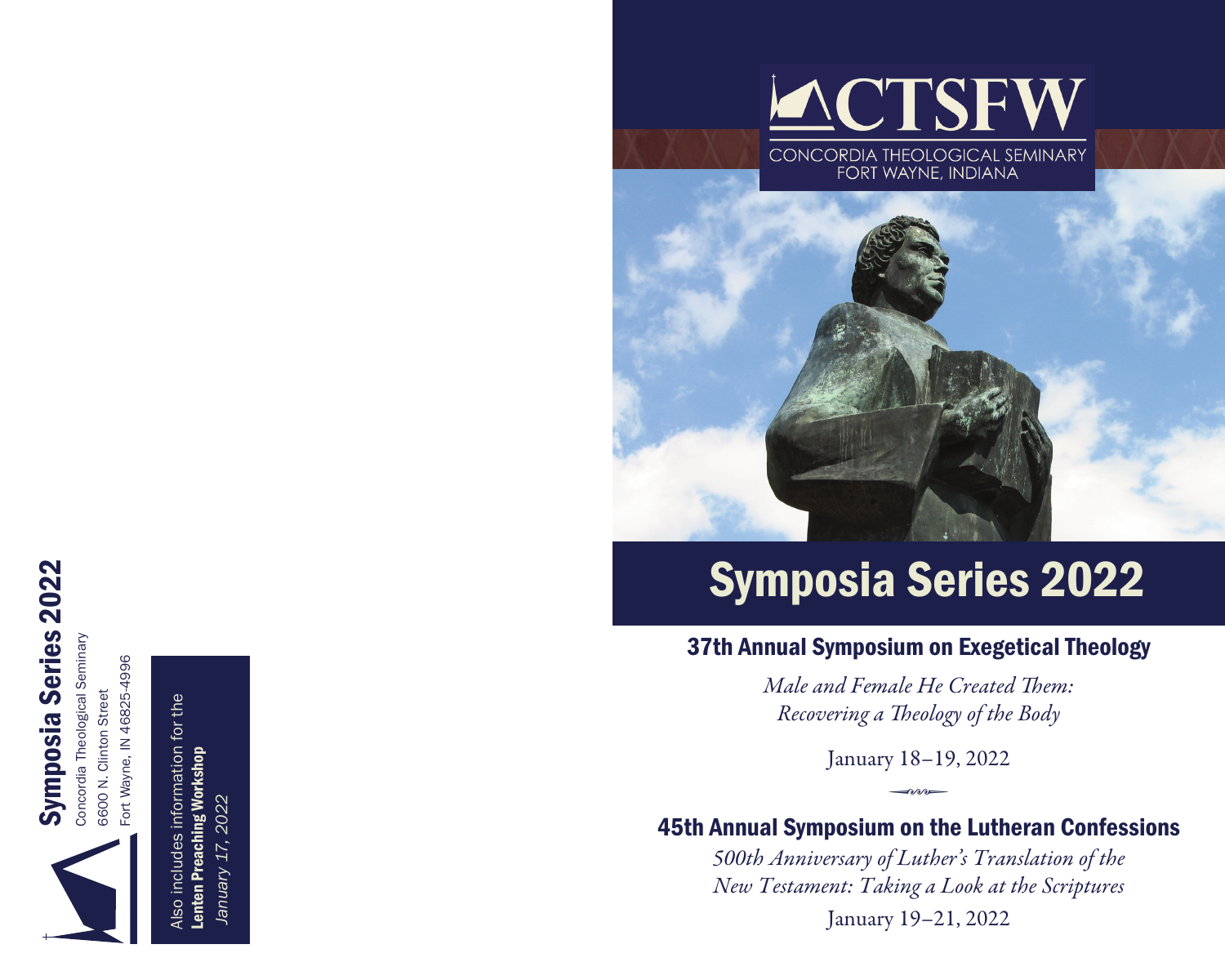Registration and all sessions will take place in Sihler Auditorium. Unless otherwise noted, all services will be in Kramer Chapel and all meals in Katherine Luther Dining Hall.

## The 37th Annual Symposium on Exegetical Theology

*Male and Female He Created Them: Recovering a Theology of the Body* 

## Tuesday, January 18

| 8:45a.m.     | <b>Welcome</b>                                                                                                                                                                                                                                          |
|--------------|---------------------------------------------------------------------------------------------------------------------------------------------------------------------------------------------------------------------------------------------------------|
| 8:50a.m.     | You Are Not Your Own, So Glorify God in Your Body<br>Dr. Walter A. Maier III<br>Professor of Exegetical Theology, Concordia Theological Seminary, Fort Wayne                                                                                            |
| 10:00a.m.    | <b>Divine Service</b><br>Confession of St. Peter                                                                                                                                                                                                        |
| $11:15$ a.m. | <b>Critical Theory, Intersectionality: The Abolition of Man</b><br>Dr. Peter J. Scaer<br>Professor and Chairman of Exegetical Theology, Concordia Theological Seminary,<br>Fort Wayne                                                                   |
| 12:15 p.m.   | Lunch                                                                                                                                                                                                                                                   |
| $1:15$ p.m.  | The Body As Icon: Making Visible What Is Invisible<br>Dr. Joseph C. Atkinson<br>Associate Professor of Sacred Scripture at Pontifical John Paul II Institute for Studies on<br>Marriage and Family, The Catholic University of America, Washington, DC. |
| 2:30 p.m.    | <b>A Biblical Theology of Human Fertility</b><br>Dr. Adam C. Koontz<br>Assistant Professor of Exegetical Theology, Concordia Theological Seminary, Fort Wayne                                                                                           |
| 3:30 p.m.    | <b>Break</b>                                                                                                                                                                                                                                            |
| 3:45 p.m.    | Wonderfully Made: A Lutheran and Protestant Theology of the Body<br>Dr. John Kleinig<br>Professor Emeritus at Luther College, Adelaide, Australia                                                                                                       |
| 5:00 p.m.    | <b>Vespers</b>                                                                                                                                                                                                                                          |
| 7:00 p.m.    | <b>King's Men Alumni Game</b> (Wambsganss Gymnasium)<br>Event sponsored by Concordia Publishing House                                                                                                                                                   |

## Wednesday, January 19

#### 7:45 a.m. Short Exegetical Paper Sectionals

#### CALL FOR PAPERS

The Department of Exegetical Theology invites proposals for exegetical papers not to exceed 25 minutes for presentation during the sectionals on January 19 beginning at 7:45 a.m. A paragraph abstract proposal is to be submitted by December 1, 2021. Presenters will be notified of their acceptance in early December. Send your abstract to Hayden.Folks@ctsfw.edu.

- 9:00 a.m. Taking Care of the Body of Jesus: Towards a Theology of Suffering Dr. Arthur A. Just Jr. *Professor of Exegetical Theology, Concordia Theological Seminary, Fort Wayne*
- 10:00 a.m. Divine Service

11:15 a.m. Panel Discussion Dr. Charles Gieschen—Moderator

12:15 p.m. Lunch

## The 45th Annual Symposium on the Lutheran Confessions

*500th Anniversary of Luther's Translation of the New Testament: Taking a Look at the Scriptures* 

## Wednesday, January 19

| 1:30 p.m.   | Luther's 1522 Translation of the New Testament<br>Dr. Cameron A. MacKenzie<br>The Forest E. and Frances H. Ellis Professor of Historical Theology, Concordia Theological<br>Seminary, Fort Wayne                                                                                                   |
|-------------|----------------------------------------------------------------------------------------------------------------------------------------------------------------------------------------------------------------------------------------------------------------------------------------------------|
| 2:30 p.m.   | The Gospel "Came Through the Medium of Languages": Luther on<br><b>Language and Translation</b><br>Dr. Roland F. Ziegler<br>Chairman of Systematic Theology; The Robert D. Preus Professor of Systematic Theology<br>and Confessional Lutheran Studies, Concordia Theological Seminary, Fort Wayne |
| 3:30 p.m.   | <b>Break</b>                                                                                                                                                                                                                                                                                       |
| $3:45$ p.m. | <b>Echoes of Scriptures: But Is It Enough?</b><br>Dr. David P. Scaer<br>The David P. Scaer Professor of Biblical and Systematic Theology, Concordia Theological<br>Seminary, Fort Wayne                                                                                                            |
| 5:00 p.m.   | <b>Epiphany Choral Evening Prayer–Kantorei</b>                                                                                                                                                                                                                                                     |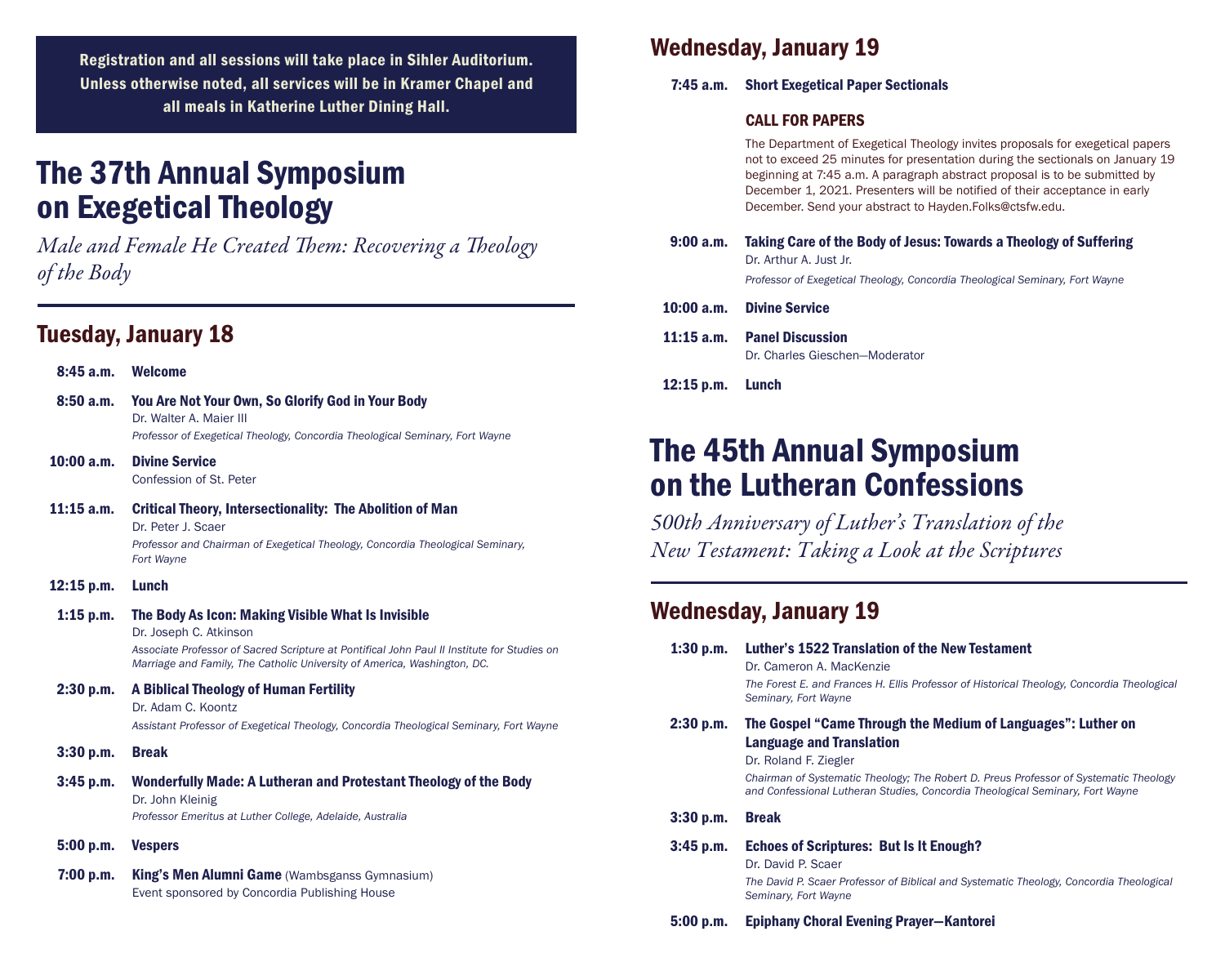## Thursday, January 20

| 8:45a.m.   | <b>Mystical Union as Unifying Biblical Theme</b><br>Dr. Gifford A. Grobien<br>Associate Professor of Systematic Theology, Concordia Theological Seminary, Fort Wayne                                                         |
|------------|------------------------------------------------------------------------------------------------------------------------------------------------------------------------------------------------------------------------------|
| 10:00a.m.  | <b>Chapel</b>                                                                                                                                                                                                                |
| 11:00a.m.  | <b>Trinity and the Bible</b><br>Dr. Carl L. Beckwith<br>Professor of Divinity, Beeson Divinity School, Samford University, Birmingham, Alabama                                                                               |
| 12:00 p.m. | Lunch                                                                                                                                                                                                                        |
| 1:30 p.m.  | Who Spoke by the Prophets: Inspiration in the Early Church<br>Dr. James G. Bushur<br>The Carl and Erna Weinrich Associate Professor of New Testament and Early Church<br>Studies, Concordia Theological Seminary, Fort Wayne |
|            | <b>Presentation of the Dr. Weinrich Festschrift</b>                                                                                                                                                                          |
| 2:45 p.m.  | <b>Modern Lutheran Replacements for Biblical Authority: An Evaluation</b><br>Dr. Benjamin T. G. Mayes<br>Chairman and Assistant Professor of Historical Theology, Concordia Theological Seminary,<br>Fort Wayne              |
| 4:00 p.m.  | <b>Vespers and Organ Recital</b>                                                                                                                                                                                             |
| 5:30 p.m.  | <b>Reception</b>                                                                                                                                                                                                             |
| 6:30 p.m.  | <b>Banguet</b>                                                                                                                                                                                                               |

## Friday, January 21

8:45 a.m. Battle for the Bible: Historical Perspectives on the LCMS Controversy over Scripture, 1947–1977 Dr. Lawrence R. Rast Jr. *Professor of Historical Theology and President of Concordia Theological Seminary, Fort Wayne*

10:00 a.m. Chapel

11:00 a.m. Panel Discussion: Issues on Biblical Authority

## COVID-19 Information

The recent rise in COVID-19 cases within the United States due to the Delta variant would seem to confirm that the coronavirus is going to be with us for the foreseeable future.

Guests to campus who have not been vaccinated are encouraged to wear a protective face covering over both mouth and nose when having close contact with others.

## LENTEN PREACHING WORKSHOP

## Monday, January 17, 2022

8:30 a.m.–4:00 p.m.

### Shadows of the Cross

In this Lent series, Dr. Peperkorn will trace the cross and atonement through the Old Testament, particularly some of the major narratives, such as the sacrifice of Isaac and the bronze serpent. Particular attention will be paid to why it is important in preaching the cross and resurrection that our Lord have a body (corpus) in art and imagery. A special lecture will be included on how to introduce the crucifix into the art and worship of the Lutheran congregation.

#### Presenter

Dr. Todd A. Peperkorn

#### Fee

\$40.00 per person, includes lunch. You may register using the form included in this brochure or by going online to ctsfw.edu/PreachingWorkshop.

#### Location

In the Daniel's Lantern of The Wayne and Barbara Kroemer Library.

#### Additional Information

Email Symposia@ctsfw.edu or phone (260) 452-2204.

## Exhibitor and Vendor Information

There are a limited number of vendor spaces available on a first come, first served basis. The Seminary will determine location and placing of displays. If you have any questions or would like to reserve a space, please contact the CTSFW Bookstore at Bookstore@ctsfw.edu or (260) 452-2160.

## Lodging Information

#### The following is a list of hotels near the Seminary. Be sure to ask about such discounts as AAA, AARP, Senior Citizen, and Seminary.

| Holiday Inn at PFW, 4111 Paul Shaffer Dr.* (260) 482-3800    |  |
|--------------------------------------------------------------|--|
| Sonesta Select, 111 W. Washington Center Rd.* (260) 471-8522 |  |
| * Airport shuttle service available.                         |  |